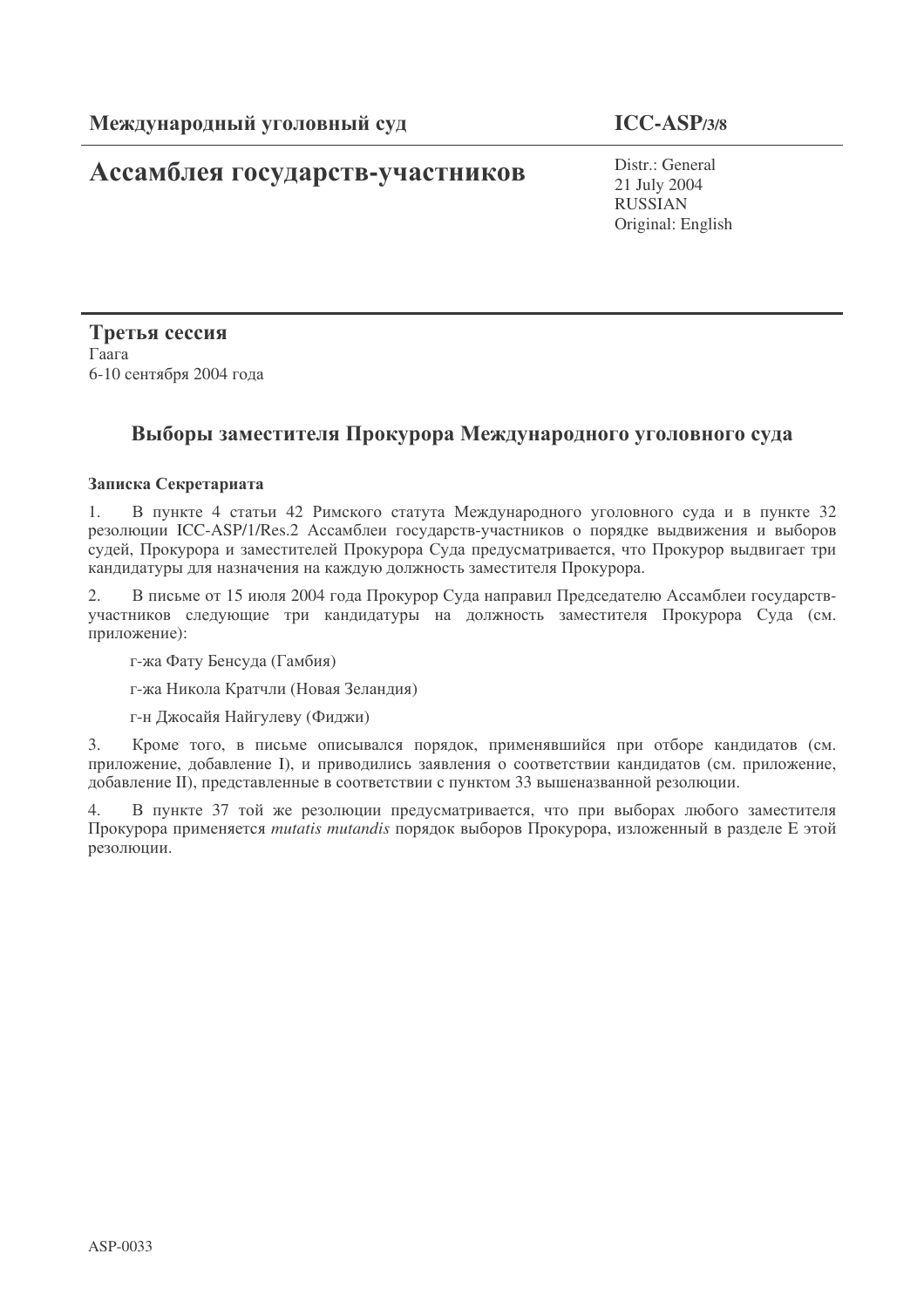#### Приложение

### Письмо Прокурора Международного уголовного суда от 15 июля 2004 года на имя Председателя Ассамблеи государств-участников Римского статута Международного уголовного суда

Подлинный текст на английском и французском языках]

Имею честь сообщить Вам как Председателю Ассамблеи государств-участников Римского статута Международного уголовного суда, что процесс отбора кандидатов на должность заместителя Прокурора (по уголовному преследованию) завершен.

отобраны Выдвигаемые настоящим кандидаты И3 контингента, насчитывающего 198 соискателей из 66 стран, как участвующих в Статуте Суда, так и не участвующих в нем. Многочисленность поступивших заявок является следствием усилий по широкому распространению информации о конкурсе на занятие этой должности. Канцелярия Прокурора выражает признательность за помощь, оказанную в этой связи Секретарем Ассамблеи государств-участников.

Для обеспечения широкого и разнообразного контингента кандидатов Канцелярия направила письма с информацией о конкурсе представителям всех государств-участников. Мы предприняли усилия по повышению информированности о вакансии в географических регионах, которые представлены в МУС в недостаточной степени, направив письма главам представительств при Организации Объединенных Наций от региональных групп ООН от Африки, Азии и Восточной Европы. Кроме того, о конкурсе было объявлено в пресс-релизе от 12 марта 2004 года. И наконец, конструктивное солействие в распространении информации о вакансии было оказано рялом неправительственных организаций, в частности Коалицией за Международный уголовный суд, Международной ассоциацией общественных обвинителей и организацией «Инициативы женщин в поддержку гендерной справедливости».

Канцелярия, прежде всего, стремилась к привлечению кандидатов самого высокого уровня компетентности и профессиональной добросовестности, обладающих большим опытом, которые представляли бы все регионы и правовые системы мира. Предпринимались осознанные усилия в соответствии с положениями статьи 44 и пункта 8 статьи 36 Римского статута по привлечению отвечающих требованиям женщин. В результате заявки на занятие этой должности подало значительно больше кандидатов-женщин по сравнению с числом женщин, подавших заявки на занятие должности заместителя Прокурора (по следствию) в прошлом году. Существенно возросло и число кандидатов из стран Африки, Азии, Латинской Америки и Карибского бассейна (с подробностями можно ознакомиться в добавлении I к настоящему письму).

После рассмотрения всех заявлений в мае, июне и июле 2004 года в место пребывания Суда на один день были приглашены 10 кандидатов. Помимо собеседований со мной кандидаты встретились в индивидуальном порядке с старшими сотрудниками Канцелярии для проведения всесторонних обсуждений. В начале их посещения им было сообщено, что в конце дня от них ожидается представление своих соображений по той роли, которую, как ожидается, будет выполнять заместитель Прокурора.

Кандидаты были проинформированы о трех важнейших задачах заместителя Прокурора (по уголовному преследованию), которые, как ожидается, он будет выполнять, и им было предложено поразмышлять над этим. Они включают управление Отделом уголовного преследования, взаимодействие с Следственным отделом и заместителем Прокурора (по следствию) и оказание помощи мне в принятии стратегических решений в качестве члена Исполнительного комитета (комитета, состоящего из руководителей трех оперативных отделов КАП).

Тщательно обдумав вопрос и руководствуясь пунктом 4 статьи 42 Римского статута, я решил выдвинуть трех кандидатов, обладающих необходимым опытом и квалификацией для успешной работы в должности заместителя Прокурора (по уголовному преследованию). Это: г-жа Фату Бенсуда (Гамбия), г-жа Никола Кратчли (Новая Зелания) и г-н Джосайя Найгулеву (Фиджи). Прошу Вас представить эти кандидатуры Ассамблее государств-участников для рассмотрения на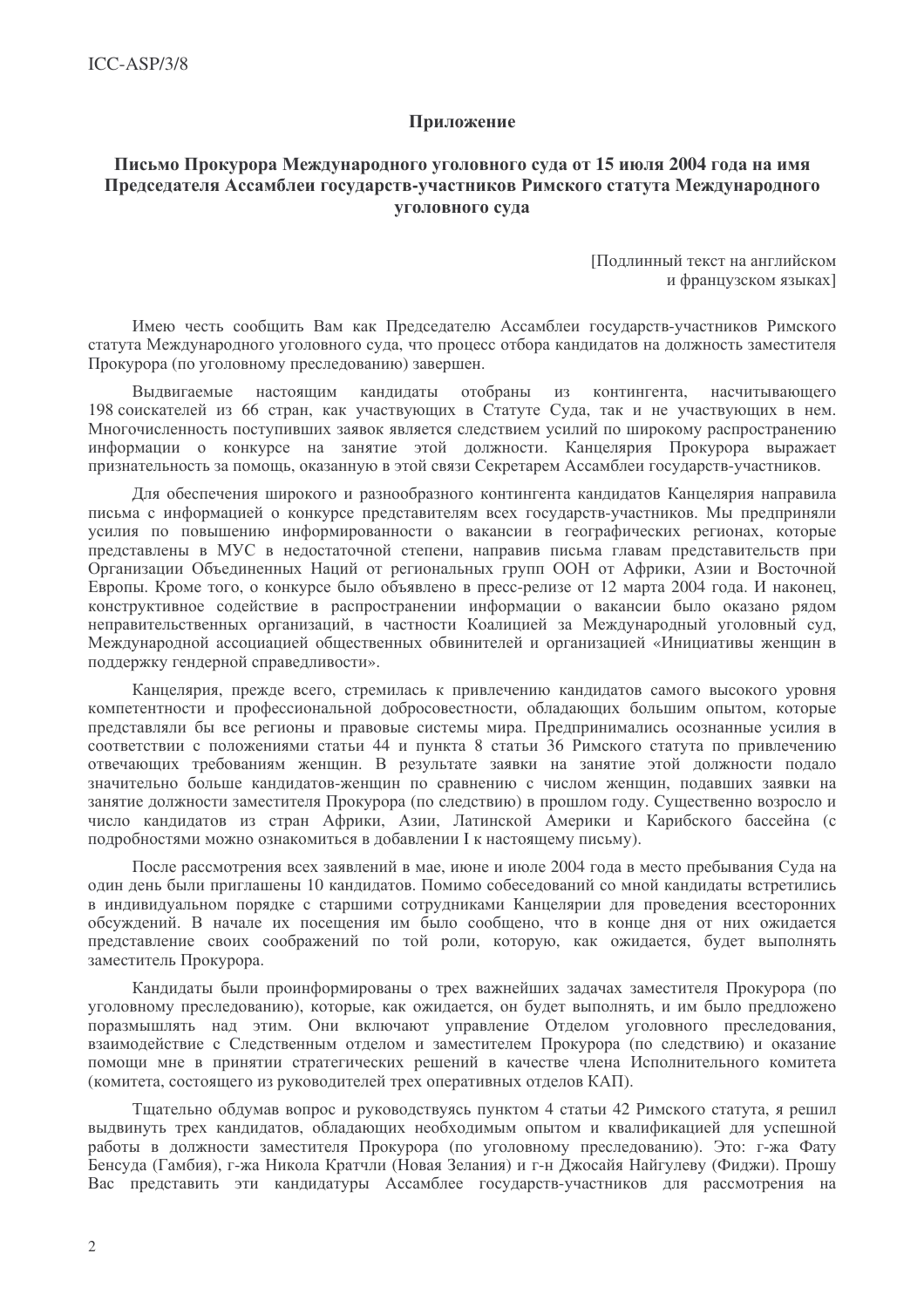предстоящей третьей сессии в сентябре 2004 года. Степень предпочтительности отобранных кандидатур не указывается, так что у Ассамблеи будет свобода в выборе любого из них на эту лолжность. Все три канлилата обладают широким и признанным опытом в области уголовного преследования. Они также всецело отвечают строгим требованиям Статута.

Г-жа Фату Бенсуда работала юристом, обвинителем и государственным министром в Республике Гамбия. Она начала свою профессиональную деятельность в качестве государственного прокурора в 1987 года. Впоследствии она занимала должности заместителя главы прокуратуры, генерального солиситора, генерального прокурора и государственного секретаря (министра) по юстиции своей страны. В мае 2002 года она была принята на работу на должность консультанта по правовым вопросам и судебного адвоката Международного уголовного трибунала по Руанде. Она была руководителем ведущего коммерческого банка и делегатом Гамбии на совещаниях полготовительной комиссии по учреждению Международного уголовного суда в Нью-Йорке в 1999 году.

Г-жа Никола Кратчли в начале своей профессиональной леятельности занималась обшинными вопросами. Она изучала право в Новой Зеландии, а в 1984 году стала членом Ассоциации адвокатов. Она начала свою алвокатскую практику в качестве штатного алвоката, а затем государственного Прокурора. и эту должность она занимала семь лет. В период 1991 - 1996 годов она работала в качестве барристера, а в 1996 году начала работать в Государственном адвокатском бюро в Веллингтоне, где она занимала должность заместителя генерального солиситора. Г-жа Кратчли занималась сложными делами, связанными с серьезными преступлениями и апелляциями, в том числе апелляциями в верховные суды от имени верховной власти. В настоящее время она руководит государственными прокурорами и осуществляет надзор за судами присяжных по уголовным делам в Новой Зеландии. Она является членом Исполнительного комитета Международной ассоциации обшественных обвинителей.

Г-н Джосайа Найгулеву изучал право на Фиджи и в Австралии и достиг в настоящее время вершины в своей служебной карьере обвинителя. Он начинал свою служебную деятельность в качестве юриста в 1987 году, работая в должности частного адвоката, а затем, в 1988 году, стал сотрудником по правовым вопросам в государственном адвокатском управлении Фиджи. Он работал государственным адвокатом, главным сотрудником по правовым вопросам и заместителем главы прокуратуры. Г-н Найгулеву выступал в качестве обвинителя по уголовным делам и апелляциям во всех судах Фиджи, в том числе в последнее время по делам, имеющим историческое значение для его страны. С 2001 года он занимает должность главы прокуратуры, назначение на которую производится в соответствии с Конституцией, и в этом качестве он осуществляет надзор за всеми уголовными преследованиями.

В добавлении II к настоящему письму приводятся биографические сведения о кандидатах, которые Ассамблее предлагается рассмотреть. Кроме того, в добавлении I приводится подробный отчет о порядке отбора кандидатов.

> (Подпись) Луис Морено-Окампо Прокурор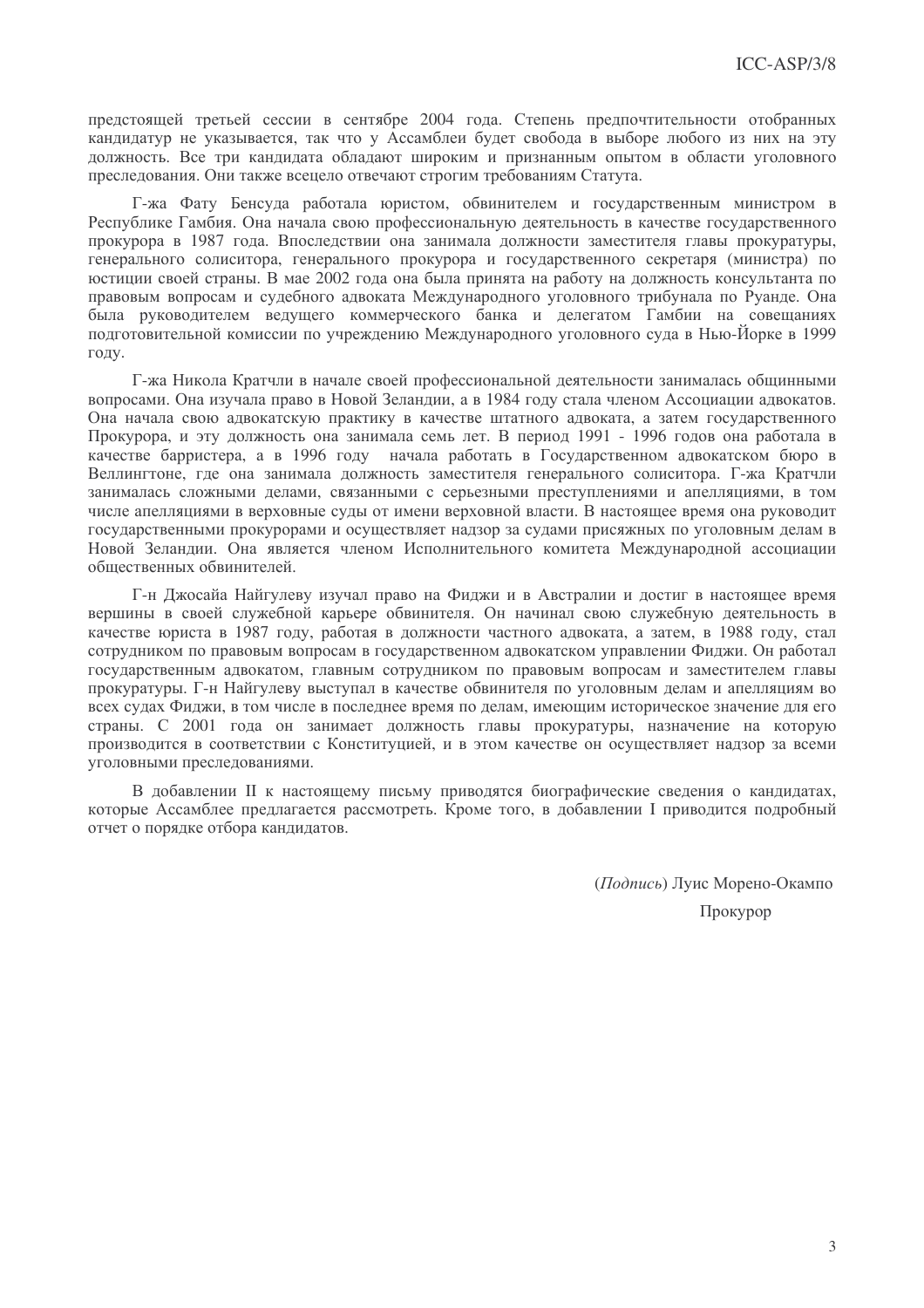### Добавление 1

### Доклад о порядке, применявшемся при отборе кандидатов на должность заместителя Прокурора (по уголовному преследованию) в Канцелярии Прокурора Международного **УГОЛОВНОГО СУЛА**

#### L. Объявление конкурса на занятие вакантной должности

Объявление о вакансии заместителя Прокурора (по уголовному преследованию) в Канцелярии Прокурора Международного уголовного суда было размещено 24 февраля 2004 года на вебсайте МУС на обоих рабочих языках Суда. Объявление о вакансии было также дано в пресс-релизе Канцелярии Прокурора от 12 марта 2004 года. Первоначально установленный срок для прекращения приема заявлений трижды продлевался с тем расчетом, чтобы время, выделенное на огласку конкурса, оказалось достаточным для поступления в Канцелярию заявлений от достойных кандидатов со всего мира. Окончательным сроком для подачи заявок стало 31 мая 2004 года.

Предложение о подаче заявок на занятие вакантной должности было распространено среди дипломатических представительств государств-участников Римского статута Международного уголовного суда. Прокурор Луис Морено-Окампо разослал письма всем главам представительств государств-участников, аккредитованных в Королевстве Нидерландов, и представителям других государств-участников, не имеющим представительства в Королевстве Нидерландов. Кроме того, стремясь к повышению информированности о подаче заявлений в географических регионах, которые представлены в МУС в недостаточной степени, Канцелярия направила письма главам представительств при Организации Объединенных Наций от региональных групп Организации Объединенных Наций от стран Африки, Азии и Восточной Европы. Кроме того, предложение представить заявки на занятие вакантной должности было направлено также Генеральному секретарю Международной ассоциации общественных обвинителей и организатору Коалиции за Международный уголовный суд, а также было широко распространено организацией «Инициативы женщин в поддержку гендерной справедливости».

#### **II.** Статистика поступивших заявлений

На вакансию заместителя Прокурора (по уголовному преследованию) поступило в общей сложности 198 заявлений. Ниже приводится их разбивка по половой принадлежности соискателя, статусу ратификации Статута в стране его/ее гражданства и его/ее географической принадлежности.

|                                           |     | Процент от общего<br>показателя | Промежуточный<br>показатель | Процент от<br>промежуточного<br>показателя |
|-------------------------------------------|-----|---------------------------------|-----------------------------|--------------------------------------------|
| Общее количество поступивших              | 198 |                                 |                             |                                            |
| заявлений                                 |     |                                 |                             |                                            |
| Соискатели женского пола                  | 63  | (32%)                           |                             |                                            |
| Соискатели мужского пола                  | 135 | $(68\%)$                        |                             |                                            |
| Соискатели из государств-участников       | 152 | (77%)                           |                             |                                            |
| Женщины                                   |     |                                 | 44                          | (29%)                                      |
| Мужчины                                   |     |                                 | 108                         | $(71\%)$                                   |
| Соискатели из государств, не являющихся   | 46  | (23%)                           |                             |                                            |
| участниками                               |     |                                 |                             |                                            |
| Женщины                                   |     |                                 | 19                          | $(41\%)$                                   |
| Мужчины                                   |     |                                 | 27                          | $(59\%)$                                   |
| Соискатели из африканских стран           | 65  | (33%)                           |                             |                                            |
| Соискатели из азиатских стран             | 21  | $(11\%)$                        |                             |                                            |
| Соискатели из восточноевропейских стран   | 9   | $(4\%)$                         |                             |                                            |
| Соискатели из латиноамериканских и        | 25  | (13%)                           |                             |                                            |
| карибских стран                           |     |                                 |                             |                                            |
| Соискатели из западноевропейских и других | 78  | $(39\%)$                        |                             |                                            |
| стран                                     |     |                                 |                             |                                            |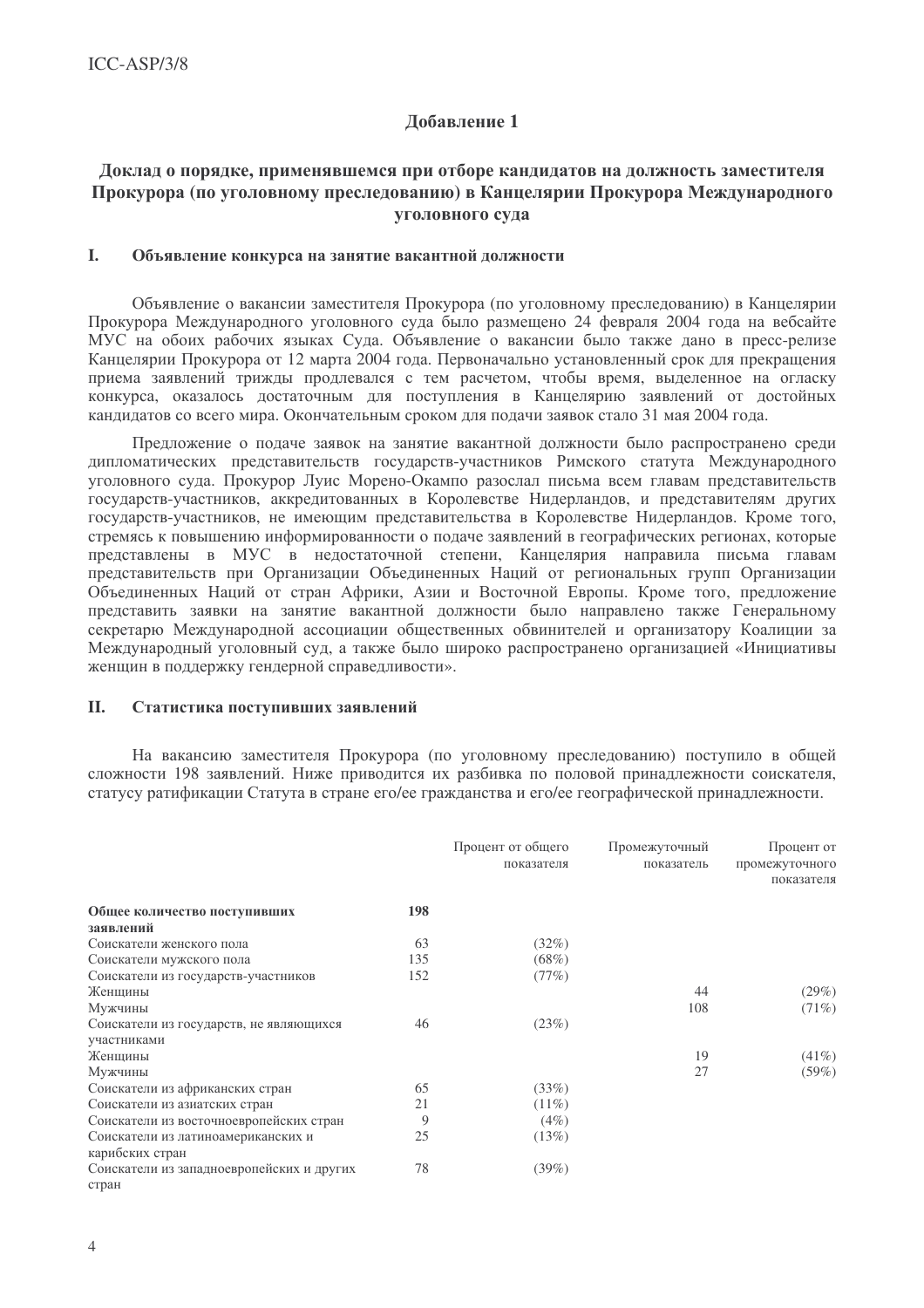#### Процесс собеседований Ш.

Заявления на вакансию заместителя Прокурора (по уголовному преследованию) были проверены на предмет того, чтобы соискатели отвечали требованиям, установленным в пункте 3 статьи 42 Римского статута, и были способны выполнять соответствующие функции и обязанности. которые были изложены в объявлении о вакансии.

Прокурор Суда отобрал 10 соискателей, каждый из которых был затем приглашен на собеселование в место пребывания Сула. Ниже приводится разбивка соискателей, приглашенных на собеселование, по половой принадлежности соискателя, статусу ратификации Статута в стране его/ее гражданства и его/ее географической принадлежности.

| Общее число кандидатов, с которыми было проведено собеседование | 10       |
|-----------------------------------------------------------------|----------|
| Соискатели женского пола                                        | 8        |
| Соискатели мужского пола                                        |          |
| Соискатели из государств-участников                             | 9        |
| Соискатели из государств, не являющихся участниками             |          |
| Соискатели из африканских стран                                 |          |
| Соискатели из азиатских стран                                   | 3        |
| Соискатели из восточноевропейских стран                         | $\Omega$ |
| Соискатели из латиноамериканских и карибских стран              |          |
| Соискатели из западноевропейских и других стран                 |          |

Собеседования проводились в месте пребывания Суда в мае, июне и июле 2004 года. Они проводились Прокурором Луисом Морено-Окампо и были дополнены проведением ряда встреч с старшими сотрудниками Канцелярии Прокурора. После тщательного рассмотрения и внимательной проверки рекомендаций Прокурор решил выдвинуть на должность заместителя Прокурора (по уголовному преследованию) кандидатуры г-жи Фату Бенсуда (Гамбия), г-жи Никола Кратчли (Новая Зелания) и г-на Джосайя Найгулеву (Фиджи).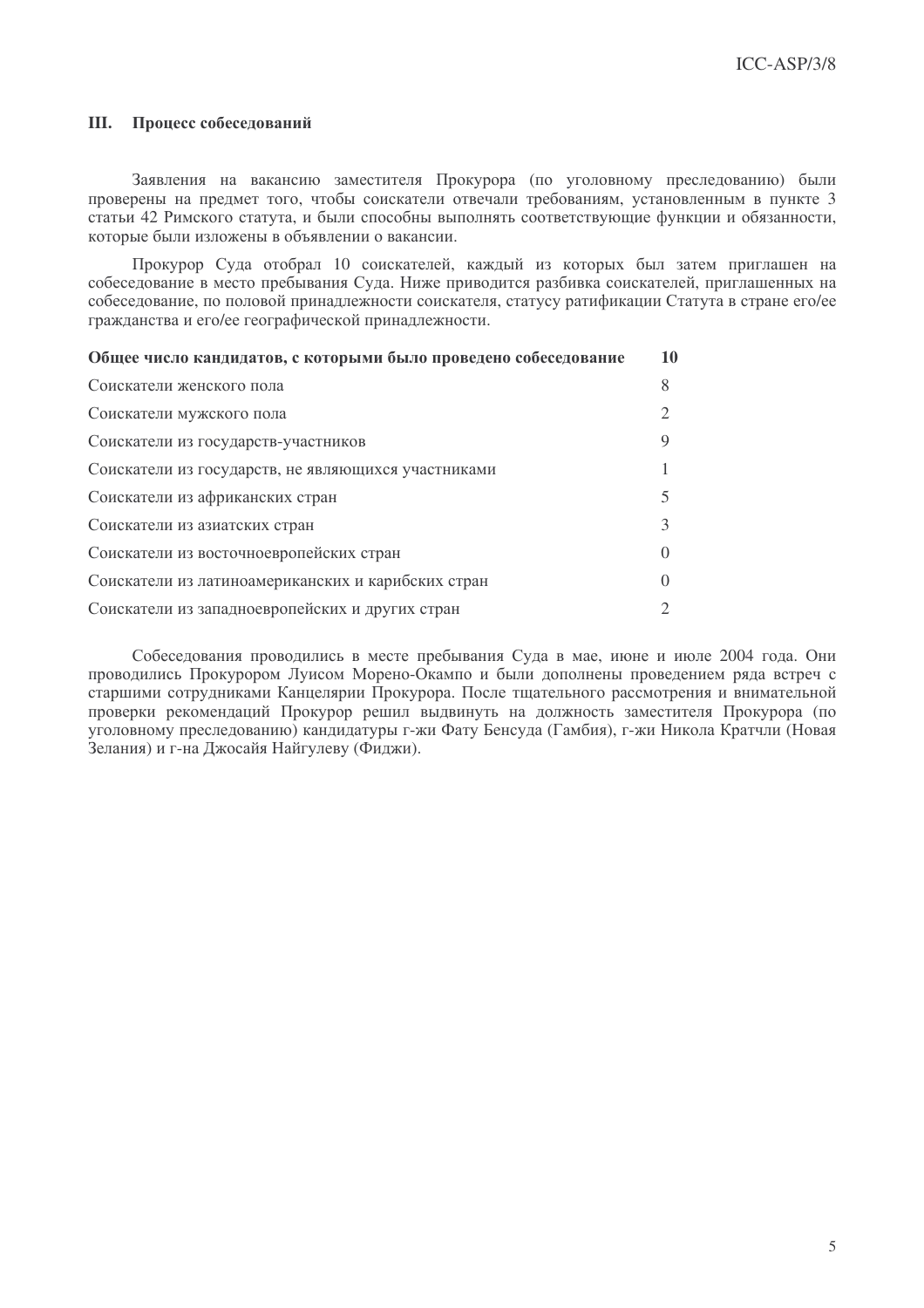#### **Добавление II**

#### Список кандидатов в алфавитном порядке, выдвинутых на должность заместителя Прокурора (по уголовному преследованию) в Канцелярии Прокурора Международного уголовного суда с указанием профессиональной квалификации

#### $\mathbf{1}$ . Бенсуда, Фату (Гамбия)

#### Анкетные ланные

| Дата рождения:      | 31 января 1961 года  |
|---------------------|----------------------|
| Место рождения:     | Банджул, Гамбия      |
| Гражданство:        | Гамбия               |
| Семейное положение: | замужем, имеет детей |

#### Образование

| 1990-1991 годы: | магистр  |  | права, международное морское право, Институт<br>международного морского права ООН/ИМО. |  |       |
|-----------------|----------|--|----------------------------------------------------------------------------------------|--|-------|
| 1986-1987 годы: |          |  | адвокат, Юридическая школа Нигерии, Лагос, Нигерия.                                    |  |       |
| 1983-1986 годы: | бакалавр |  | права (с отличием), Университет ИФЕ<br>Университет ОАЕ), Ифе, Нигерия.                 |  | (ныне |

#### Знания языков

Волоф, английский, французский: хорошие знания.

#### Профессиональный опыт

| 2002 год – по н. вр.: | консультант по юридическим вопросам/судебный адвокат,<br>МУТР, Кигали, Руанда.                   |
|-----------------------|--------------------------------------------------------------------------------------------------|
| $2002$ год:           | главный управляющий, банк «Интернэшнл Бэнк фор Коммерс<br>Лимитед», Банджул, Гамбия.             |
| 2000-2002 годы:       | частный практикующий адвокат, «Йа Сади Чеймберс, Бенсуда<br>энд Ко. Леман Ст.», Банджул, Гамбия. |
| 1998-2000 годы:       | Генеральный прокурор и государственный секретарь (министр)<br>по юстиции Республики Гамбия.      |
| 1997-1998 годы:       | Генеральный солиситор и секретарь суда Республики Гамбия.                                        |
| 1993-1997 годы:       | заместитель главы прокуратуры, Республика Гамбия.                                                |
| 1992-1993 годы:       | главный адвокат обвинения.                                                                       |
| 1990-1992 годы:       | старший адвокат обвинения.                                                                       |
| 1988-1990 годы:       | адвокат обвинения.                                                                               |
| 1987-1988 годы:       | государственный обвинитель                                                                       |
| 1980-1982 годы:       | секретарь суда, Судебная коллегия.                                                               |

#### Другая профессиональная подготовка

<sup>&</sup>lt;sup>1</sup> На основе биографических данных, представленных лицами, подавшими заявки на занятие должности заместителя Прокурора (по уголовному преследованию).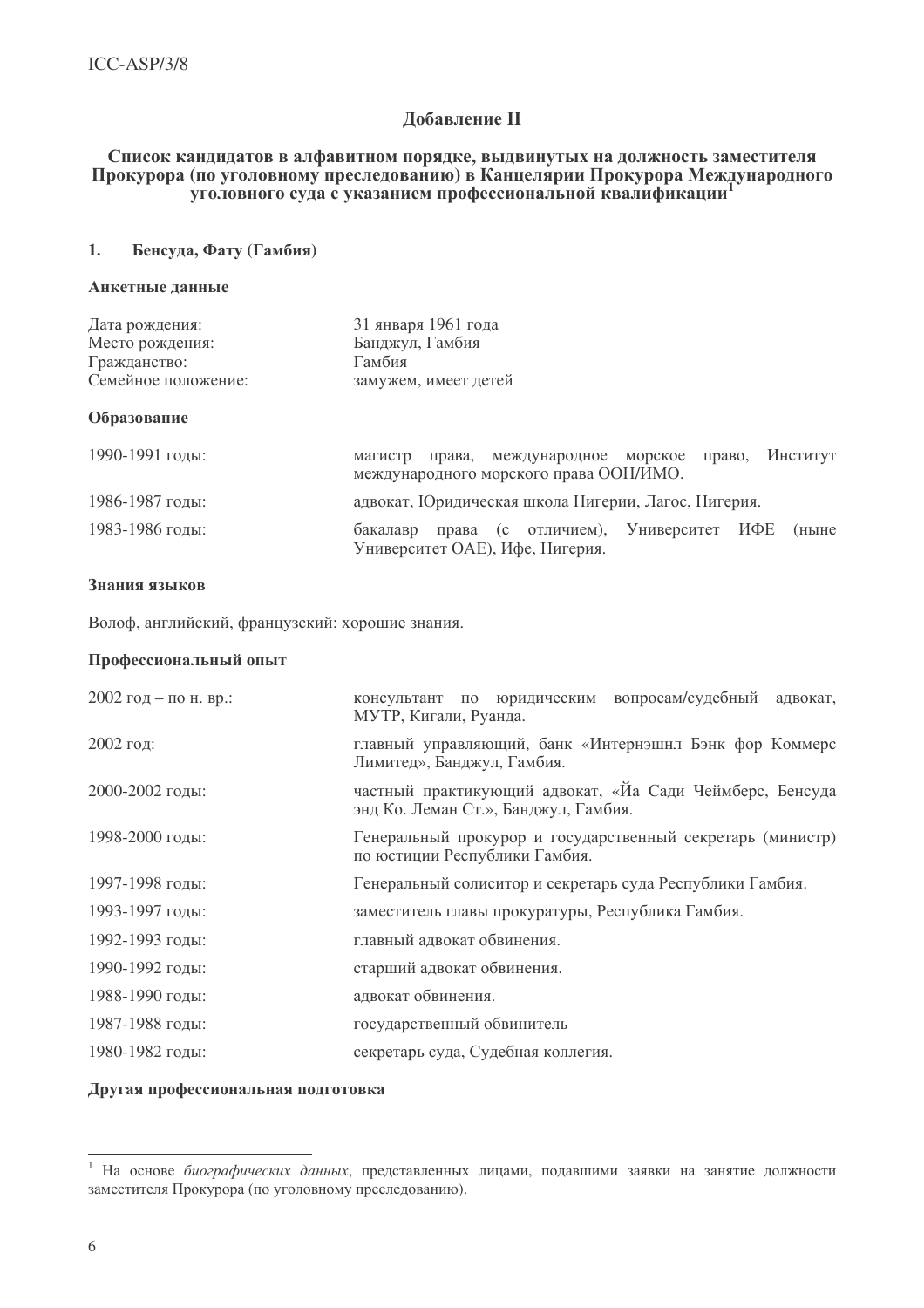| $2001$ год: | диплом: работа добровольцем, Международный олимпийский<br>комитет, Нью-Йорк, США.                                    |
|-------------|----------------------------------------------------------------------------------------------------------------------|
| 1998 год:   | сертификат: компьютерные и информационные технологии,<br>Институт подготовки руководящих кадров, Гамбия.             |
| 1994 год:   | сертификат: Оксфордская конференция по взаимной правовой<br>помощи, Оксфорд, Англия.                                 |
| 1993 год:   | сертификат: Конференция по вопросам судебной независимости<br>и судебной подотчетности, Гамбия.                      |
| 1989 год:   | сертификат: подготовка по правам человека сотрудников<br>государственных органов стран Содружества, Банджул, Гамбия. |
| 1988 год:   | сертификат:<br>программа по международному<br>праву,<br>Международный суд, Гаага, Нидерланды.                        |

#### Членство в профессиональных организациях

Член Гамбийской ассоциации алвокатов.

Член Нигерийской ассоциации алвокатов.

| 2000 год – по н.вр.: | член | Международного                                                                               | консультативного | совета. |
|----------------------|------|----------------------------------------------------------------------------------------------|------------------|---------|
|                      |      | Международный совет работников здравоохранения, связанных с<br>морскими вопросами.           |                  |         |
| 2000 год – по н.вр.: |      | член Профессионального женского консультативного совета.                                     |                  |         |
| $1998 - 2000$ годы:  | член | Консультативного совета Африканского<br>исследований по вопросам демократии и прав человека. |                  | центра  |

#### Другая соответствующая деятельность

| 1994 год – по н.вр. | член Исполнительного комитета Международной школы    |  |  |
|---------------------|------------------------------------------------------|--|--|
|                     | «Марина интернэшнл скул», Гамбия.                    |  |  |
| 1992 – 1995 годы:   | член Попечительского совета гамбийских средних школ. |  |  |

- первый заместитель Председателя Национального олимпийского комитета Гамбии (НОКГ).

- член Совета управляющих Гамбийского комитета по вредной традиционной практике ГАМКОТРАП - (национальное отделение Межафриканского комитета).

#### Конференции

- делегат на совещании Афро-азиатского консультативно-правового комитета, 39-я сессия министров юстиции, 19-23 февраля 2000 года, Каир, Египет.

- Учредительное заседание министров юстиции - женщин, организованное Советом мировых лидеров-женщин и Организацией Объединенных Наций, Нью-Йорк, ноябрь 1999 года.

- участник заседаний Гамбийской подготовительной комиссии по учреждению Международного уголовного суда, Нью-Йорк, США, 1999 год.

- представитель на Совещании министров юстиции стран Содружества в Порт-оф-Спейне, Тринидад, 3-7 мая 1999 года.

- представитель на совещании министров стран ОАЕ по правам человека в Африке, Гранд-Бэй, Маврикий, 12-16 апреля 1999 года.

- участник делегации Гамбии на Международной конференции ПРООН по вопросам эффективного управления, ООН, Нью-Йорк, июль 1997 года.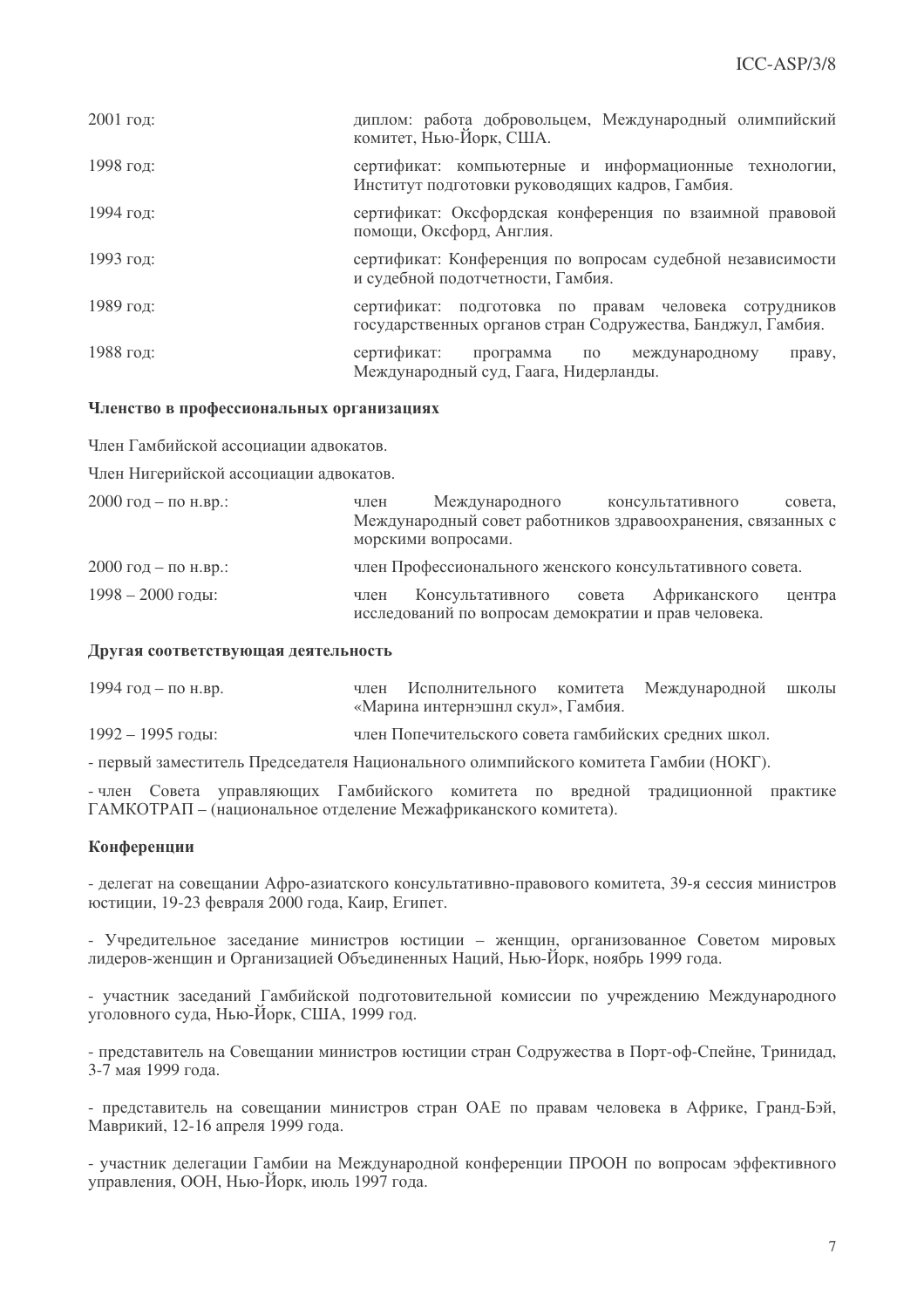- участник Совещания министров юстиции, представляющих суды небольших стран Содружества, Барбадос, 28 июля - 1 августа 1997 года.

-делегат Гамбии на Конференции Организации Объединенных Наций по предупреждению преступности и обращению с правонарушителями, подготовительное совещание, Кампала, Уганда, 1995 год.

- член делегации на 9-ом Конгрессе Организации Объединенных Наций по предупреждению преступности и уголовному правосудию, Каир, Египет, 1995 год.

- постоянный лелегат Министерства юстиции на ряде совешаний ЭКОВАС по следующим вопросам:

- Договор ЭКОВАС,
- Западноафриканский парламент,
- Трибунал ЭКОВАС.

- эксперт по правовым вопросам на совешании Субрегиональной комиссии по рыболовству в рамках Конвенции о правах на преследование по горячим следам, Гвинея, Конакри, 1993 год.

#### Разное

- специальный посланник Его Превосходительства Президента Республики Гамбия при Его Превосходительстве Президенте Федеративной Республики Нигерии, май 1999 года.

- специальный посланник Его Превосходительства Президента Республики Гамбия при Его Превосходительстве Президенте Замбии, октябрь 1999 года.

- исполнение поручений Его Превосходительства Президента Республики Гамбия по ведению надзора за государственным департаментом по вопросам местного самоуправления, земель и религиозным делам, июнь 1999 года.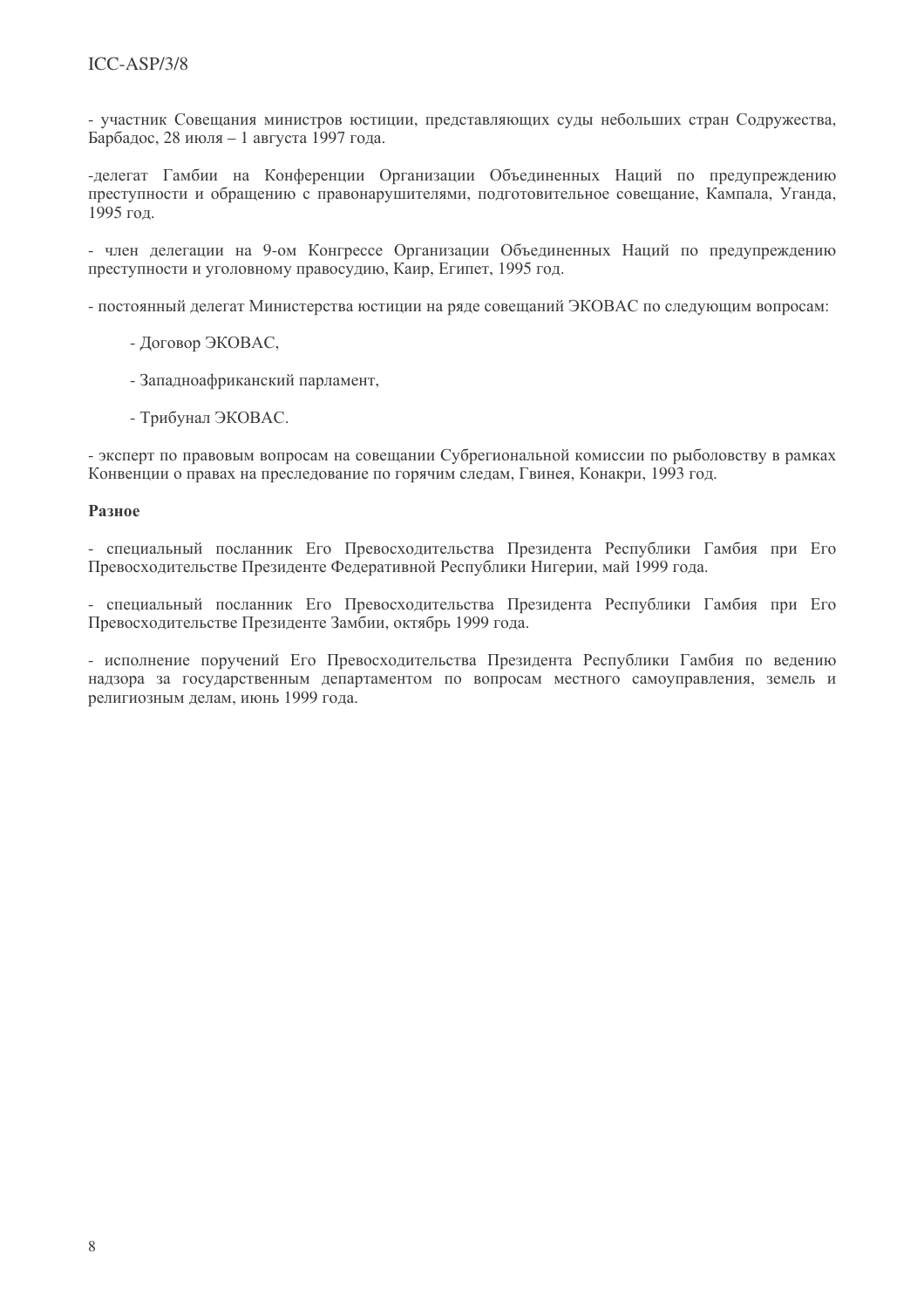#### $2.$ Кратчли, Никола (Новая Зеландия)

#### Анкетные данные

| Дата рождения:         | 4 октября 1952 года     |
|------------------------|-------------------------|
| Место рождения:        | Нельсон, Новая Зеландия |
| Гражданство:           | Новая Зеланлия          |
| Гражданское состояние: | замужем, имеет детей    |

#### Научные звания

| 1984 год: |  |  |
|-----------|--|--|
|-----------|--|--|

бакалавр права, Оклендский университет, Новая Зеландия.

#### Профессиональный опыт

| 1996 год - н.вр.: | заместитель Генерального солиситора, Государственное адвокатское<br>управление, Веллингтон, Новая Зеландия.                                                         |
|-------------------|---------------------------------------------------------------------------------------------------------------------------------------------------------------------|
| 1991-1996 годы:   | отдельный барристер.                                                                                                                                                |
| 1984-1991 годы:   | Государственный прокурор, Государственный солиситор Веллингтона;<br>«Люк Каннингам энд Клиа» (партнер, помощник, штатный солиситор),<br>Веллингтон, Новая Зеландия. |
| 1984 год:         | штатный солиситор, «Перри Уайли, Солиситорс», Веллингтон, Новая<br>Зеландия.                                                                                        |
| 1978-1983 годы:   | сотрудник по общинным делам, Национальный совет по образованию<br>для взрослых, Новая Зеландия.                                                                     |
| 1975-1977 годы:   | сотрудник по общинному развитию, Общинные службы, Департамент<br>планировки городов и Городской совет Веллингтона, Веллингтон,<br>Новая Зеландия.                   |

### Знание языков

| Английский:  | хорошее.           |
|--------------|--------------------|
| Французский: | начальный уровень. |

#### Участие в непрерывном юридическом образовании за последнее время

| 1993-1998 годы: |                 | Общество юристов Новой Зеландии (ОЮНЗ).                                                                                                                        |  |  |
|-----------------|-----------------|----------------------------------------------------------------------------------------------------------------------------------------------------------------|--|--|
|                 | 1993-1995 годы: | преподаватель учебного заведения, Программа<br>обучения навыкам участия в состязательном<br>процессе, Общество юристов Новой Зеландии<br>(OłOH3).              |  |  |
|                 | 1996 год:       | одна из ведущих мобильного семинара ОЮНЗ на<br>тему «Ведение судебного дела по вопросу о<br>занятости».                                                        |  |  |
|                 | 1997 год:       | заместитель Директора Программы обучения<br>навыкам участия в состязательном процессе ОЮНЗ.                                                                    |  |  |
|                 | 1998 год:       | директор Программы обучения навыкам участия в<br>состязательном процессе ОЮНЗ.                                                                                 |  |  |
|                 | 1998 год:       | автор работы и член коллегии на симпозиуме<br>ОЮНЗ для высококвалифицированных юристов по<br>уголовному праву на тему «Как избавиться от<br>синдрома Золушки». |  |  |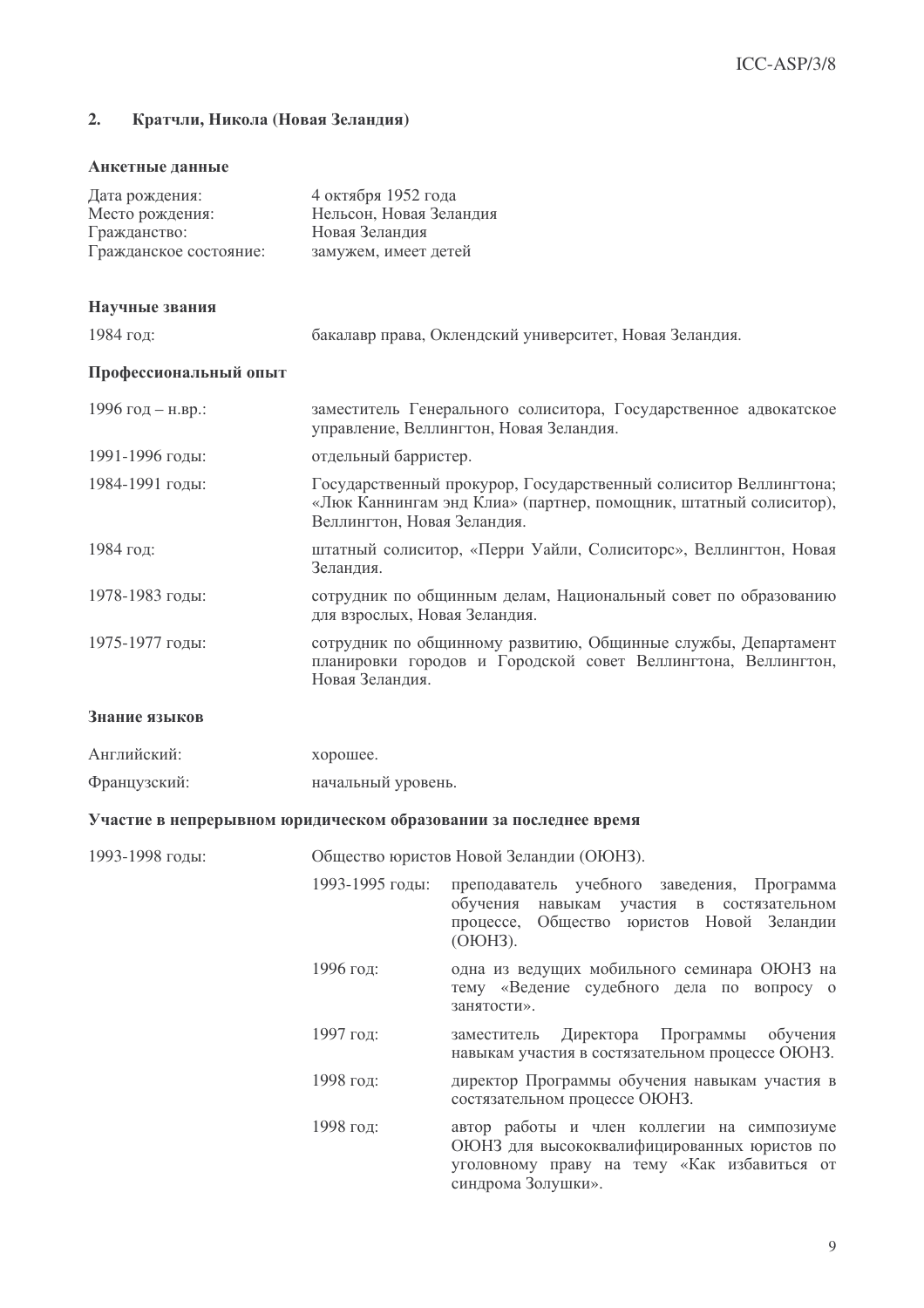| 1996 год:                               | член дискуссионной группы по вопросам защиты на стадии апелляции,<br>годовая конференция Коллегии адвокатов Новой Зеландии.                                                                                          |                                                                                                                          |  |  |  |  |
|-----------------------------------------|----------------------------------------------------------------------------------------------------------------------------------------------------------------------------------------------------------------------|--------------------------------------------------------------------------------------------------------------------------|--|--|--|--|
| 1997 год:                               | выступление с лекцией перед студентами LL.M. на тему «Избитый<br>женский синдром», Институт криминологии, Кембридж, Англия.                                                                                          |                                                                                                                          |  |  |  |  |
| Членство в профессиональных ассоциациях |                                                                                                                                                                                                                      |                                                                                                                          |  |  |  |  |
| 1984 год:                               | назначение в качестве барристера и солиситора Высокого суда Новой<br>Зеландии.                                                                                                                                       |                                                                                                                          |  |  |  |  |
| 1984 год – н.вр.:                       | член Организации юристов Веллингтонского района.                                                                                                                                                                     |                                                                                                                          |  |  |  |  |
| 1992-1999 годы:                         | координатор дискуссионной группы, Институт третейских судей и<br>посредников Новой Зеландии (ИСПНВ).                                                                                                                 |                                                                                                                          |  |  |  |  |
| 1994 год - н.вр.:                       | координатор дискуссионной группы «Адвокаты, пытающиеся найти<br>альтернативный вариант разрешения спора». Участие в рабочем<br>семинаре Гарвардской правовой школы по вопросам посредничества,<br>Сидней, Австралия. |                                                                                                                          |  |  |  |  |
| 1995-1996 годы:                         | член Совета психологов.                                                                                                                                                                                              |                                                                                                                          |  |  |  |  |
| 1995-1996 годы:                         | член Комиссии по вопросам компенсации ущерба, причиненного в<br>результате аварии или происшествия, Комитета по несчастным<br>случаям в медицинской практике.                                                        |                                                                                                                          |  |  |  |  |
| 1996 год - н.вр.:                       | Международная ассоциация общественных обвинителей (МАОО)                                                                                                                                                             |                                                                                                                          |  |  |  |  |
|                                         | 1996-2001 годы:                                                                                                                                                                                                      | член Исполнительного комитета МАОО.                                                                                      |  |  |  |  |
|                                         | 1998 год:                                                                                                                                                                                                            | Председателя<br>ежегодной<br>заместитель<br>на<br>конференции МАОО в Дублине, Ирландия.                                  |  |  |  |  |
|                                         | $2001$ год – н.вр.:                                                                                                                                                                                                  | член сената, МАОО.                                                                                                       |  |  |  |  |
| 1997-2003 годы:                         | Конференция руководителей органов уголовного правосудия (КРОУП)                                                                                                                                                      |                                                                                                                          |  |  |  |  |
|                                         | 1997 год:                                                                                                                                                                                                            | организовала и проводила КРОУП<br><b>OT</b><br>имени<br>Генерального<br>солиситора<br>Веллингтона,<br>Новая<br>Зеландия. |  |  |  |  |
|                                         | 1999 год:                                                                                                                                                                                                            | представляла документы по вопросам уголовного<br>преследования на КРОУП в Фиджи.                                         |  |  |  |  |
|                                         | 2001 год:                                                                                                                                                                                                            | представляла работы по вопросам уголовного<br>преследования на КРОУП в Эдинбурге, Шотландия.                             |  |  |  |  |
|                                         | 2003 год:                                                                                                                                                                                                            | представляла работы по вопросам уголовного<br>преследования на КРОУП в Дарвине, Северная<br>территория, Австралия.       |  |  |  |  |

#### Конференции

Сопровождала Генерального прокурора в качестве должностного лица Новой Зеландии в его поездке на конференцию Министров юстиции стран Содружества (организованную Секретариатом Содружества) в ноябре 2002 года.

#### Прочие факты

2001-2002 голы:

Питкернский закон о судебных разбирательствах: непосредственно участвовала в разработке политики и проведения переговоров на предмет заключения договора между Новой Зеландией и Соединенным Королевством; готовила законодательство Новой Зеландии, нашедшее свое отражение в упомянутом акте.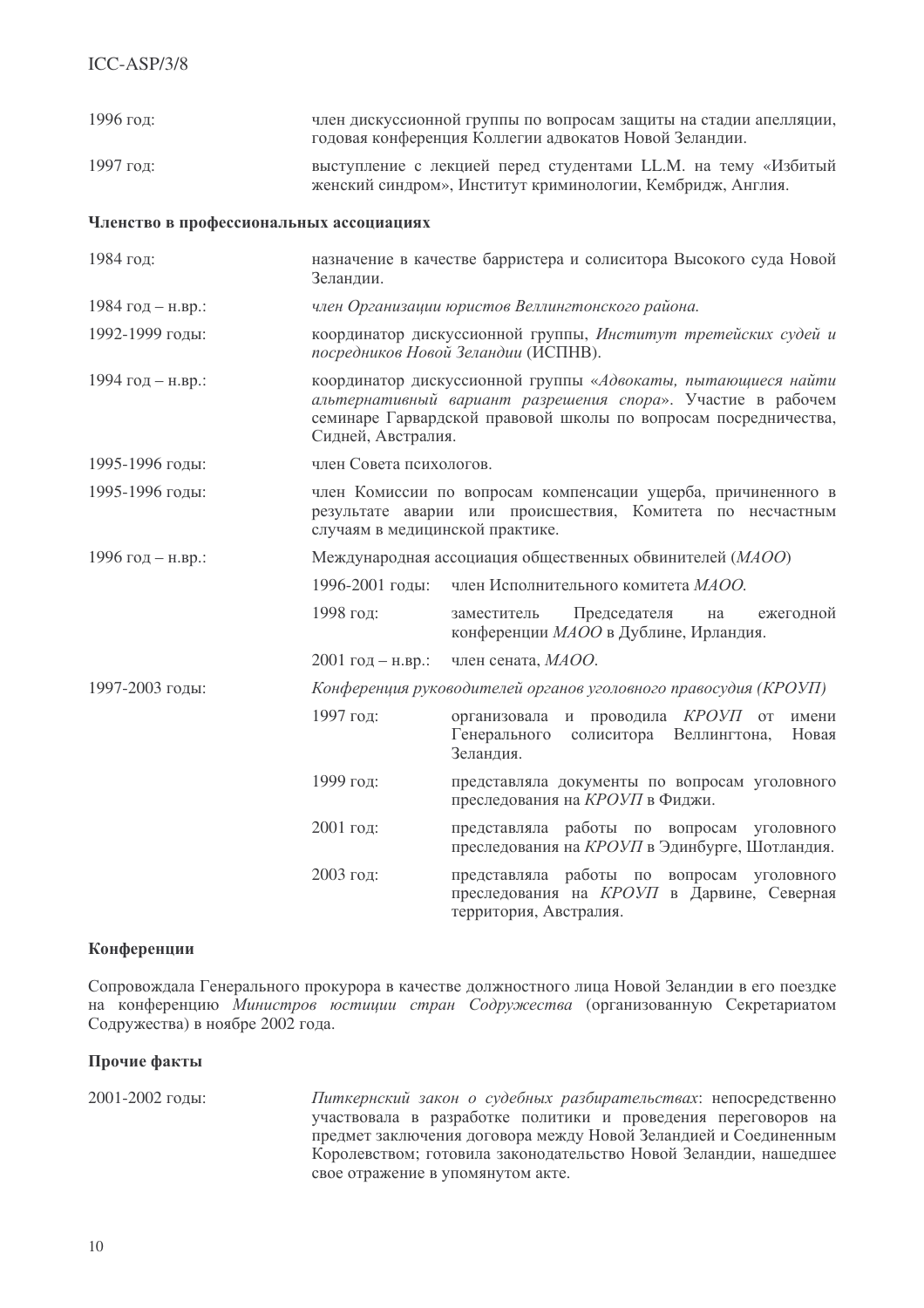#### Найгулеву, Джосайя (Фиджи)  $3.$

#### Анкетные данные

| Дата рождения:                | 25 октября 1953 года                                                                                                                                                                                                                                                                                                                                                                                                    |  |  |  |  |
|-------------------------------|-------------------------------------------------------------------------------------------------------------------------------------------------------------------------------------------------------------------------------------------------------------------------------------------------------------------------------------------------------------------------------------------------------------------------|--|--|--|--|
| Место рождения:               | Фиджи                                                                                                                                                                                                                                                                                                                                                                                                                   |  |  |  |  |
| Гражданство:                  | Фиджи                                                                                                                                                                                                                                                                                                                                                                                                                   |  |  |  |  |
| Гражданское состояние:        | женат имеет детей                                                                                                                                                                                                                                                                                                                                                                                                       |  |  |  |  |
| Научные степени               |                                                                                                                                                                                                                                                                                                                                                                                                                         |  |  |  |  |
| 2004 год:                     | кандидат наук в рамках Программы подготовки к соисканию степени<br>д-ра юридических наук, Квинзлендский технологический университет,<br>Австралия.                                                                                                                                                                                                                                                                      |  |  |  |  |
| 2004 год:                     | диплом по этике в международном уголовном праве, Институт<br>европейского университета, Флоренция, Италия.                                                                                                                                                                                                                                                                                                              |  |  |  |  |
| 2003 год:                     | диплом об окончании курсов обучения современным навыкам участия<br>в судебном процессе, Общество юристов Новой Зеландии, Новая<br>Зеландия.                                                                                                                                                                                                                                                                             |  |  |  |  |
| 1995 год:                     | Квинзлендский<br>юридических<br>кандидат<br>наук,<br>технологический<br>университет, Австралия (государственная стипендия Австралии).                                                                                                                                                                                                                                                                                   |  |  |  |  |
| 1986 год:                     | бакалавр юридических наук, Отагский университет, Новая Зеландия<br>(государственная стипендия Фиджи).                                                                                                                                                                                                                                                                                                                   |  |  |  |  |
| 1977 год:                     | бакалавр по административному управлению, Университет южной<br>части Тихого океана, Фиджи (государственная стипендия Фиджи).                                                                                                                                                                                                                                                                                            |  |  |  |  |
| Профессиональная квалификация |                                                                                                                                                                                                                                                                                                                                                                                                                         |  |  |  |  |
| 1980 год:                     | барристер и солиситор Высокого суда Новой Зеландии.                                                                                                                                                                                                                                                                                                                                                                     |  |  |  |  |
|                               | Барристер и солиситор Высокого суда Фиджи.                                                                                                                                                                                                                                                                                                                                                                              |  |  |  |  |
| 1988 год:                     | государственный адвокат, Фиджи.                                                                                                                                                                                                                                                                                                                                                                                         |  |  |  |  |
| Знание языков                 |                                                                                                                                                                                                                                                                                                                                                                                                                         |  |  |  |  |
| Фиджийский, английский:       | хорошее.                                                                                                                                                                                                                                                                                                                                                                                                                |  |  |  |  |
| Французский:                  | базовый уровень.                                                                                                                                                                                                                                                                                                                                                                                                        |  |  |  |  |
| Профессиональный опыт         |                                                                                                                                                                                                                                                                                                                                                                                                                         |  |  |  |  |
| 200 год - н.вр.:              | глава Прокуратуры, Сува, Фиджи.                                                                                                                                                                                                                                                                                                                                                                                         |  |  |  |  |
| 1998-2000 годы:               | государственный адвокат (работал в<br>качестве сотрудника<br>$\Pi$ <sup>O</sup><br>юридическим вопросам, старшего сотрудника по юридическим<br>вопросам,<br>ведущего сотрудника<br>юридическим<br>$\Pi 0$<br>вопросам,<br>помощника заместителя Директора по уголовному преследованию,<br>Директора<br>уголовному<br>заместителем<br>$\Pi 0$<br>преследованию),<br>Государственное адвокатское управление, Сува, Фиджи. |  |  |  |  |
| 1988 год:                     | сотрудник по правовым вопросам Государственного адвокатского<br>управления Фиджи.                                                                                                                                                                                                                                                                                                                                       |  |  |  |  |
| 1987 год:                     | солиситор, «Кул, Эллан, Гибсон», Новая Зеландия.                                                                                                                                                                                                                                                                                                                                                                        |  |  |  |  |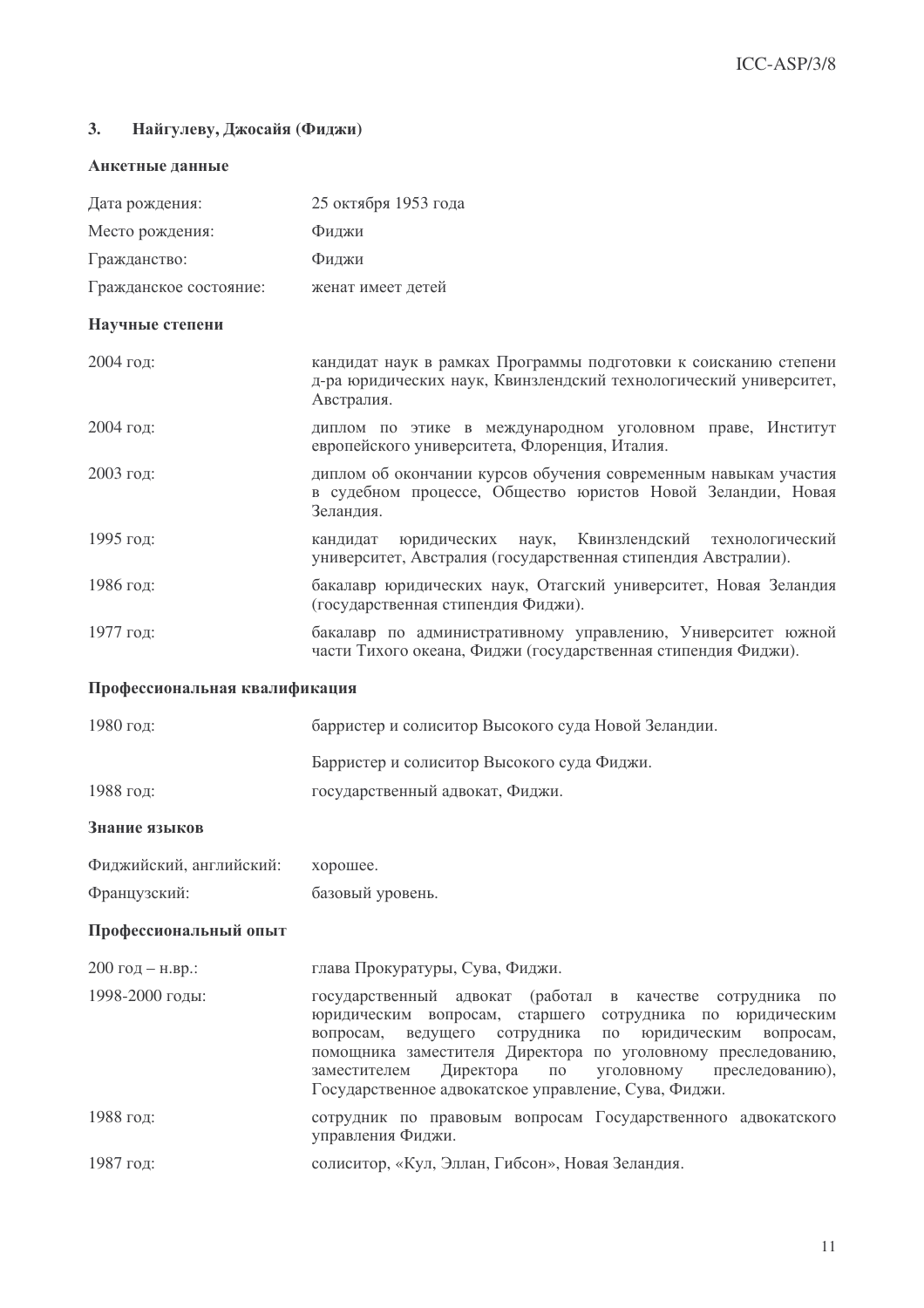### Членство

- с 1990 года член Совета по пенсиям для участников войны, Фиджи,.

- член Международной ассоциации общественных обвинителей.
- Директор Азиатского фонда предупреждения преступности (АФПП) (консультативный статус при Организации Объединенных Наций).
- член Совета управляющих, Вейутская начальная школа, Сува, Фиджи, 2000-2002 годы.

#### Представленные работы

- "Policy Perspectives and Contemporary Problems in Crime Prevention and Criminal Justice," Азиатский и дальневосточный институт по предупреждению преступлений и обращению с правонарушителями Организации Объединенных Наций, 84-й Международный семинар, Япония, 1990 год.

- "Conditions for Prosperity Without Crime," Всемирная конференция АФПП, Япония, 1992 год.

- "Prosecution Difficulties, Corruption Prevention and Awareness Course," профессиональная подготовка при спонсорской поддержке со стороны правительства Австралии, Фиджи, 1991 год.

- "Resource Implications in Criminal Assistance Process," Конференция АФПП для Тихоокеанского региона.

- "Terrorism and Poverty," 9-ая Всемирная конференция АФПП, Япония, 2002 год.

- "Legislating Against Terrorism," Конференция Международной ассоциации общественных обвинителей, Вашингтон, ОК, 2003 год.

- "Making Standards Work (UN)," Совещание Рабочей группы АФПП по осуществлению Венской декларации, Бангкок, 2003

- "Ethics and Professional Responsibility in Court", Институт судебных и правовых исследований, Университет южной части Тихоокеанского региона, Фиджи, 2001 год.

- "Issues of Medical Consent," семинар на тему «Доктор и право», 2003 год.

- "Prosecuting Offenders in Tourism Courts," Конвенция о туризме, 2002 год.

- "International Accounting Standards and Public Sector Accounting," рабочий семинар генеральных аудиторов стран, расположенных на Тихоокеанских островах, 2004 год.

- Приветственные речи в честь судей Верховного суда [5.12.02, 26.6.02, 18.6.03, 8.4.03].

#### Публикации

- "Policy perspectives and contemporary problems in Crime Prevention and Criminal Justice," UNAFEI Resource Material Series 1990.

- "Terrorism and Poverty," ACPF Today December 2003.

#### Опыт преподавания

| $2003$ год: | Общество                                                                                                                                              | юристов Новой | Зеландии/рабочий | семинар |
|-------------|-------------------------------------------------------------------------------------------------------------------------------------------------------|---------------|------------------|---------|
|             | Государственного адвокатского управления по совершенствованию<br>навыков состязательного процесса, 2003 год.                                          |               |                  |         |
| $2004$ год: | рабочий семинар для прокуроров по проблеме отмывания денег,<br>проводившийся при спонсорской поддержке со стороны Секретариата<br>Содружества, Фиджи. |               |                  |         |